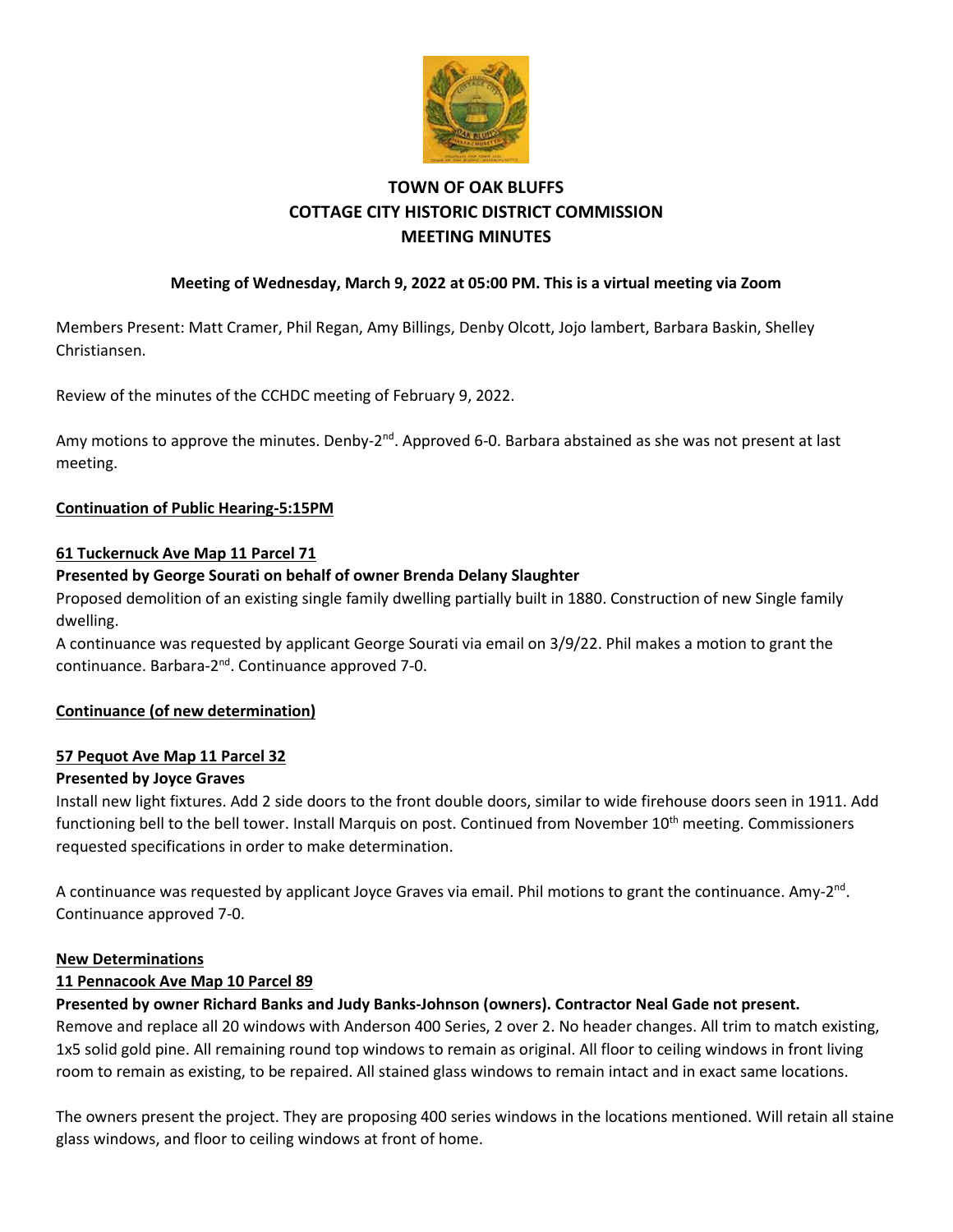Phil asks if the windows are made of fibrex or vinyl? Owners are unsure. They are proposing to replace all windows 2 over 2 (even those that are currently 6 over 6 or 1 over 1)

Phil motions to approved without a public hearing under the following conditions: CCHDC needs to understand the material of the windows and the mutton detailing. All trim to be replaced as is, including sills. ½ screens to be included, rather than full screens. Submit details to chairperson. Barbara- $2<sup>nd</sup>$ . Approved 7-0.

### **Public Hearing-5:30PM-begins at 5:43**

### **133 Seaview Ave Map 18 Parcel 26**

### **Presented by owner Kevin Looby**

Replacement of a 16x12 shed at rear of property. Shed meets all setback requirements and has approval of conservation commission.

Applicants show photos, as requested by the CCHDC, including aerial photos, and additional angles from public ways.

Matt opens up to the public.

Guy Clements, of 18 Vanessa Way, says he has no issues with the shed. Maura McGroarty, 38 Katama Ave, says it is difficult to see from Vanessa Way, doesn't feel it blocks any views, and

thinks it fits in perfectly.

A letter from abutter Louis Wilson, questioning commission procedures, was read into the record. Public comment is closed.

Matt asks about the steps, and owners suggest they will be granite, if possible. Phil makes a motion to approve the shed as constructed. Jojo- $2<sup>nd</sup>$ . Approved 7-0.

### **New Determination:**

## **69 Tuckernuck Ave, Map 11 Parcel 76**

## **Presented by Ann Clark on behalf of owner William Calhoun**

Add a two story framed addition to include sunroom, half bath, and bedroom. The addition will be clad in white cedar shingles to match existing, and will include an open front porch.

Applicant walks through the project with photos of existing and plans for addition.

Phil mentions the history of the building as having been a tackle shop?

Phil thinks the pitch of the addition is not the same and doesn't match up right. Wishes the addition could be more "secondary" to the existing structure.

Shelley asks if the bay window in the existing structure can be removed. Owners states it is his favorite part. They also discuss the interesting dormer. This is needed for the existing shower at the second floor, where it is difficult to stand up.

Barbara agrees with Phil on the roofline and thinks the addition to too prominent. She also thinks the windows at the addition need to be separated, as the entire new area seems to be glass.

Ann states that this first floor addition is intended to be a sunroom, so the glass is needed. She also comments on the roof pitch, and is concerned about the slope of the roof if they drop the roofline.

Denby suggests that if the first floor windows were 2 over 1 with a chunky sill, this might help tie it in to the mainhouse. Matt agrees with all in regards to ridge being dropped, as well as the eave height.

Matt comments that the west elevation second story windows are too far apart, and that the dormer on the other side needs a window. Ann expresses that it is not practical to have a window in the shower.